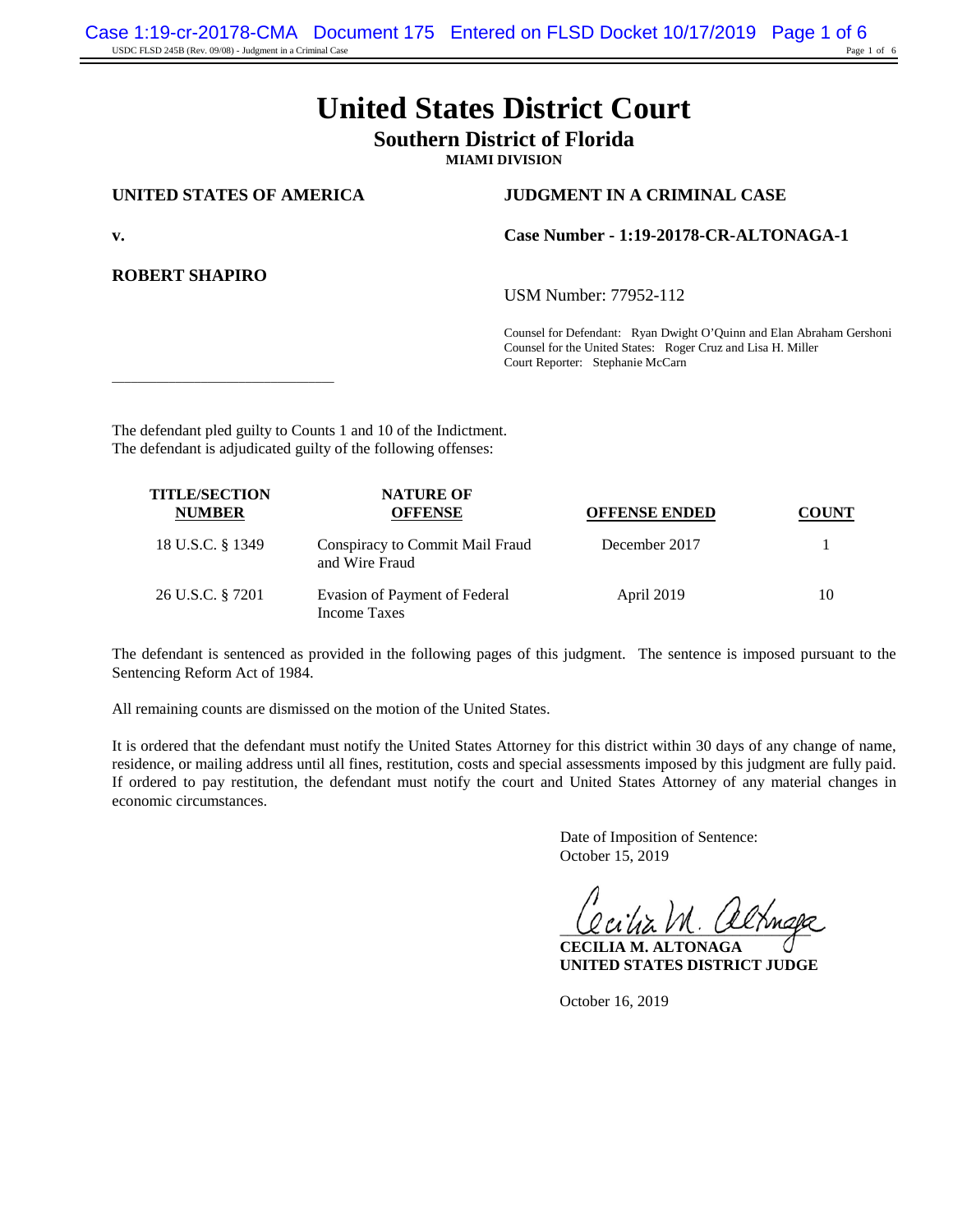### **IMPRISONMENT**

The defendant is hereby committed to the custody of the United States Bureau of Prisons to be imprisoned for a term of **300 months**. This term consists of 240 months as to Count 1, and 60 months as to Count 10, to run consecutively.

The Court makes the following recommendations to the Bureau of Prisons:

The Court recommends the defendant be designated to a facility located near Los Angeles, California.

The defendant is remanded to the custody of the United States Marshal.

## **RETURN**

I have executed this judgment as follows:

Defendant delivered on \_\_\_\_\_\_\_\_\_\_\_\_\_\_\_\_\_\_\_\_ to \_\_\_\_\_\_\_\_\_\_\_\_\_\_\_\_\_\_\_\_\_\_\_\_\_\_\_\_\_\_\_\_\_\_\_\_\_\_\_\_\_\_\_\_\_\_\_\_\_ at \_\_\_\_\_\_\_\_\_\_\_\_\_\_\_\_\_\_\_\_\_\_\_\_\_\_\_\_\_\_\_\_\_\_\_\_\_\_\_\_\_\_\_\_\_\_\_\_\_\_\_\_\_\_\_\_\_, with a certified copy of this judgment.

> \_\_\_\_\_\_\_\_\_\_\_\_\_\_\_\_\_\_\_\_\_\_\_\_\_\_\_\_\_\_\_\_\_\_ UNITED STATES MARSHAL

By:\_\_\_\_\_\_\_\_\_\_\_\_\_\_\_\_\_\_\_\_\_\_\_\_\_\_\_\_\_\_\_\_\_\_

Deputy U.S. Marshal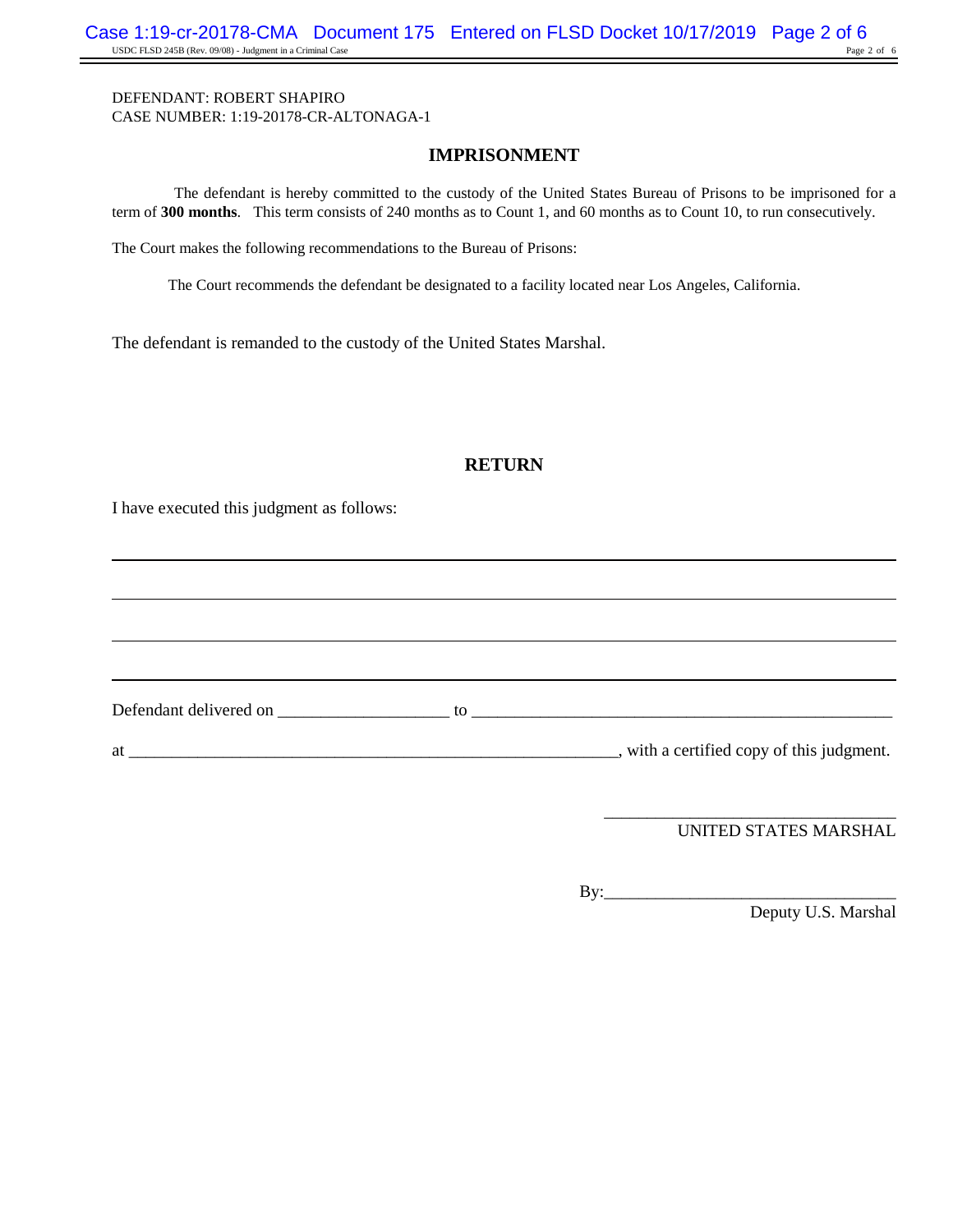#### **SUPERVISED RELEASE**

Upon release from imprisonment, the defendant shall be on supervised release for a term of **3 years** as to each of Counts 1 and 10, with all such terms to run concurrently.

The defendant must report to the probation office in the district to which the defendant is released within 72 hours of release from the custody of the Bureau of Prisons.

The defendant shall not commit another federal, state or local crime.

The defendant shall not unlawfully possess a controlled substance. The defendant shall refrain from any unlawful use of a controlled substance. The defendant shall submit to one drug test within 15 days of release from imprisonment and at least two periodic drug tests thereafter, as determined by the court.

**The defendant shall not possess a firearm, ammunition, destructive device, or any other dangerous weapon.**

#### **The defendant shall cooperate in the collection of DNA as directed by the probation officer.**

If this judgment imposes a fine or restitution, it is a condition of supervised release that the defendant pay in accordance with the Schedule of Payments sheet of this judgment.

The defendant must comply with the standard conditions that have been adopted by this court as well as any additional conditions on the attached page.

# **STANDARD CONDITIONS OF SUPERVISION**

- 1. The defendant shall not leave the judicial district without the permission of the court or probation officer;<br>2. The defendant shall report to the probation officer and shall submit a truthful and complete written repor
- The defendant shall report to the probation officer and shall submit a truthful and complete written report within the first fifteen days of each month;
- 3. The defendant shall answer truthfully all inquiries by the probation officer and follow the instructions of the probation officer;
- 4. The defendant shall support his or her dependents and meet other family responsibilities;
- 5. The defendant shall work regularly at a lawful occupation, unless excused by the probation officer for schooling, training, or other acceptable reasons;
- 6. The defendant shall notify the probation officer **at least ten (10) days prior** to any change in residence or employment;
- 7. The defendant shall refrain from the excessive use of alcohol and shall not purchase, possess, use, distribute, or administer any controlled substance or any paraphernalia related to any controlled substances, except as prescribed by a physician;
- 8. The defendant shall not frequent places where controlled substances are illegally sold, used, distributed, or administered;
- 9. The defendant shall not associate with any persons engaged in criminal activity and shall not associate with any person convicted of a felony, unless granted permission to do so by the probation officer;
- 10. The defendant shall permit a probation officer to visit him or her at any time at home or elsewhere and shall permit confiscation of any contraband observed in plain view by the probation officer;
- 11. The defendant shall notify the probation officer within **seventy-two (72) hours** of being arrested or questioned by a law enforcement officer;
- 12. The defendant shall not enter into any agreement to act as an informer or a special agent of a law enforcement agency without the permission of the court; and
- 13. As directed by the probation officer, the defendant shall notify third parties of risks that may be occasioned by the defendant's criminal record or personal history or characteristics and shall permit the probation officer to make such notifications and to confirm the defendant's compliance with such notification requirement.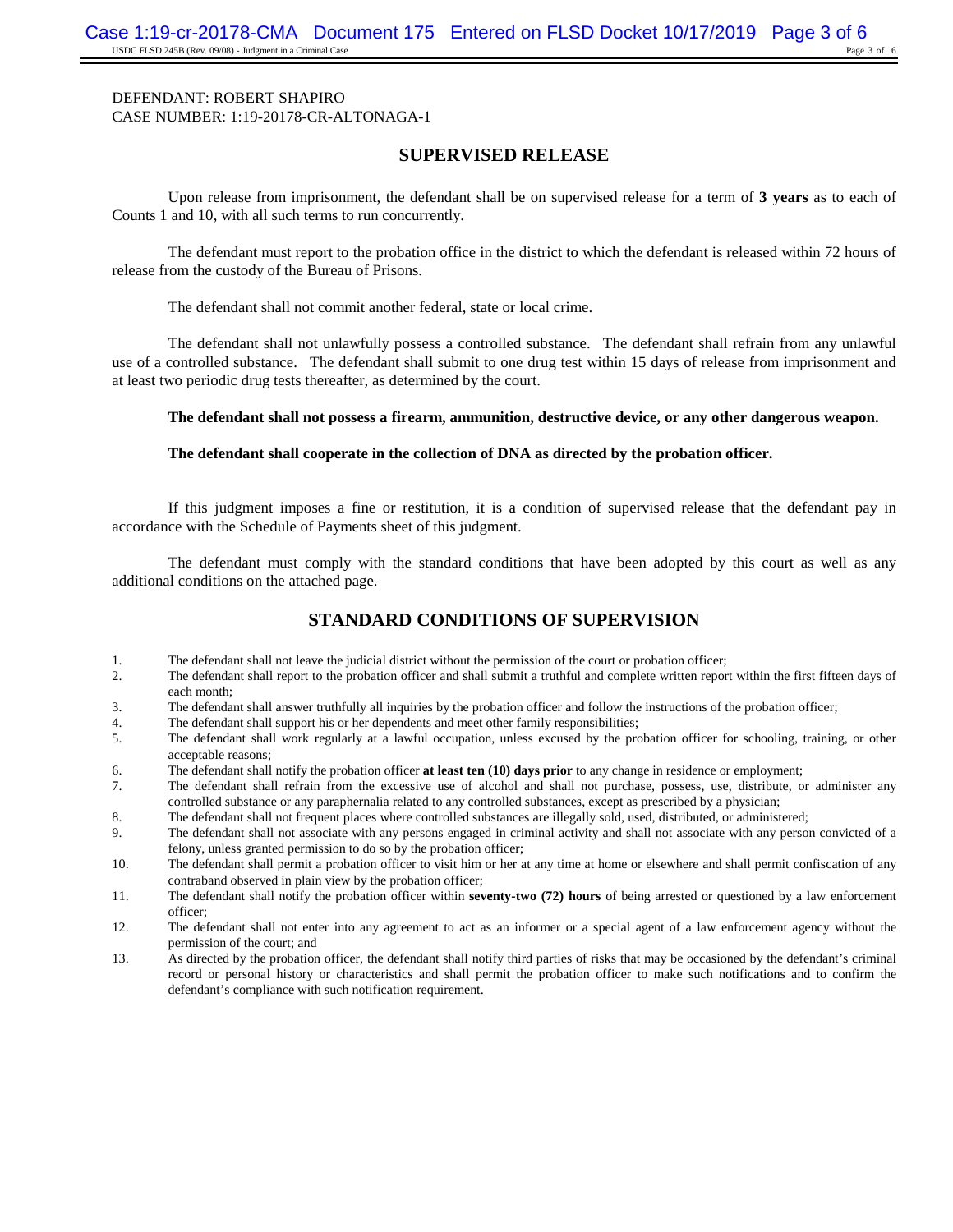# **SPECIAL CONDITIONS OF SUPERVISION**

The defendant shall also comply with the following additional conditions of supervised release:

**Cooperation with the IRS -** The defendant shall cooperate fully with the Internal Revenue Service in determining and paying any tax liabilities. The defendant shall provide to the Internal Revenue Service all requested documents and information for purposes of any civil audits, examinations, collections, or other proceedings. It is further ordered that the defendant file accurate income tax returns and pay all taxes, interest, and penalties due and owing by him/her to the Internal Revenue Service.

**No New Debt Restriction -** The defendant shall not apply for, solicit or incur any further debt, included but not limited to loans, lines of credit or credit card charges, either as a principal or cosigner, as an individual or through any corporate entity, without first obtaining permission from the United States Probation Officer.

**Self-Employment Restriction -** The defendant shall obtain prior written approval from the Court before entering into any self-employment.

**Unpaid Restitution, Fines, or Special Assessments -** If the defendant has any unpaid amount of restitution, fines, or special assessments, the defendant shall notify the probation officer of any material change in the defendant's economic circumstances that might affect the defendant's ability to pay.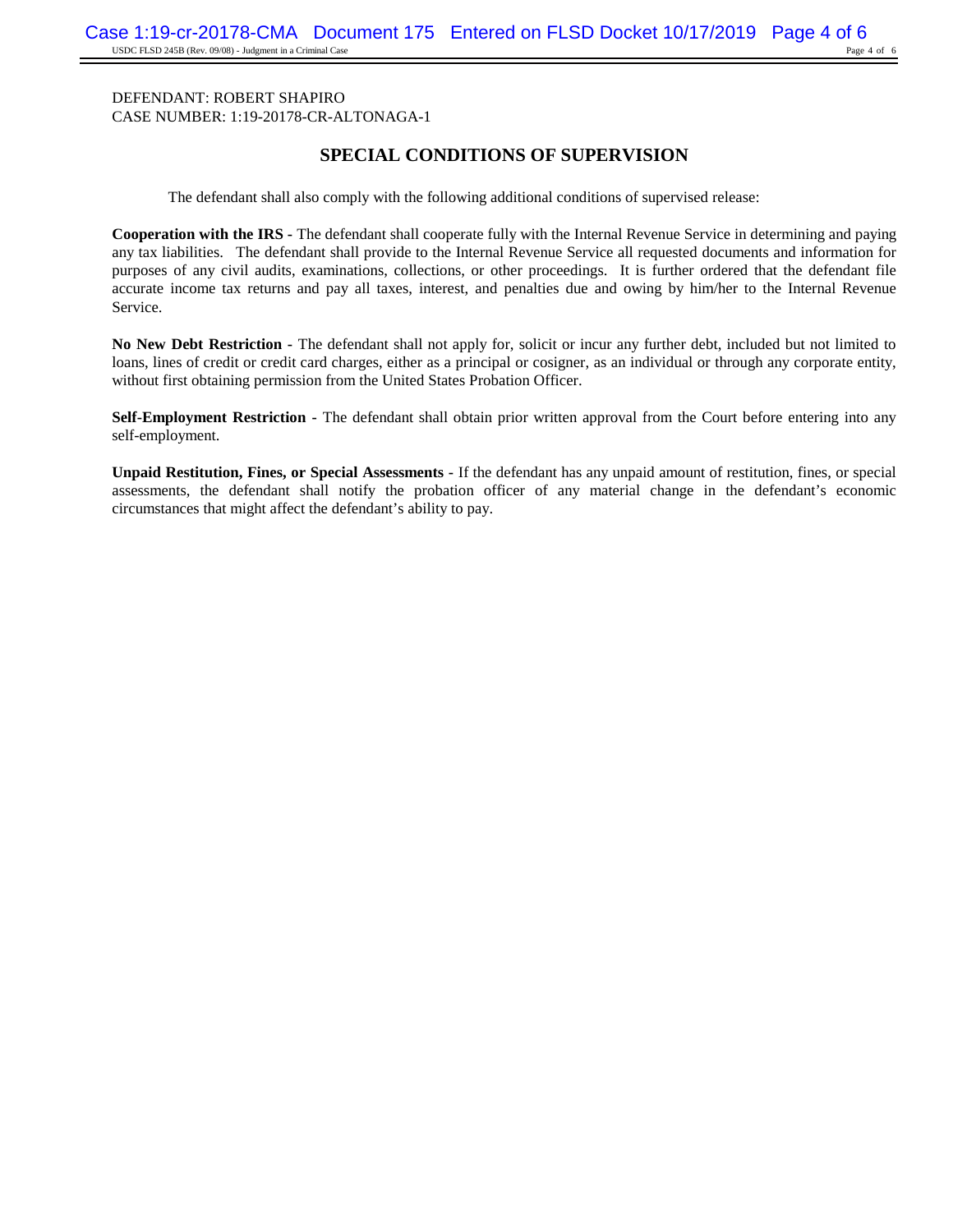#### **CRIMINAL MONETARY PENALTIES**

The defendant must pay the total criminal monetary penalties under the schedule of payments on the Schedule of Payments sheet.

| <b>Total Assessment</b> | <b>Total Fine</b> | <b>Total Restitution</b> |
|-------------------------|-------------------|--------------------------|
| \$200.00                |                   | <b>TO BE DETERMINED</b>  |

Restitution with Imprisonment -

It is further ordered that the defendant shall pay restitution in an amount to be determined. During the period of incarceration, payment shall be made as follows: (1) if the defendant earns wages in a Federal Prison Industries (UNICOR) job, then the defendant must pay 50% of wages earned toward the financial obligations imposed by this Judgment in a Criminal Case; (2) if the defendant does not work in a UNICOR job, then the defendant must pay a minimum of \$50.00 per quarter toward the financial obligations imposed in this order.

Upon release of incarceration, the defendant shall pay restitution at the rate of 15% of monthly gross earnings, until such time as the court may alter that payment schedule in the interests of justice. The U.S. Bureau of Prisons, U.S. Probation Office and U.S. Attorney's Office shall monitor the payment of restitution and report to the court any material change in the defendant's ability to pay. These payments do not preclude the government from using other assets or income of the defendant to satisfy the restitution obligations.

The determination of restitution is deferred until January 17, 2020. A hearing is scheduled for 9:30 a.m. An *Amended Judgment in a Criminal Case (AO 245C)* will be entered after such a determination.

The defendant must make restitution (including community restitution) to the following payees in the amount listed below.

If the defendant makes a partial payment, each payee shall receive an approximately proportioned payment, unless specified otherwise in the priority order or percentage payment column below. However, pursuant to 18 U.S.C. § 3664(I), all nonfederal victims must be paid before the United States is paid.

| <b>Name of Payee</b> | <b>Total Amount</b><br>of Loss | Amount of<br><b>Restitution Ordered</b> | <b>Priority Order</b><br>or Percentage<br>of Payment |
|----------------------|--------------------------------|-----------------------------------------|------------------------------------------------------|
| TO BE PROVIDED BY    | TO BE DETERMINED               | TO BE DETERMINED                        |                                                      |
| THE UNITED STATES    |                                |                                         |                                                      |
| PROBATION OFFICE     |                                |                                         |                                                      |

\*Findings for the total amount of losses are required under Chapters 109A, 110, 110A, and 113A of Title 18, United States Code, for offenses committed on or after September 13, 1994, but before April 23, 1996.